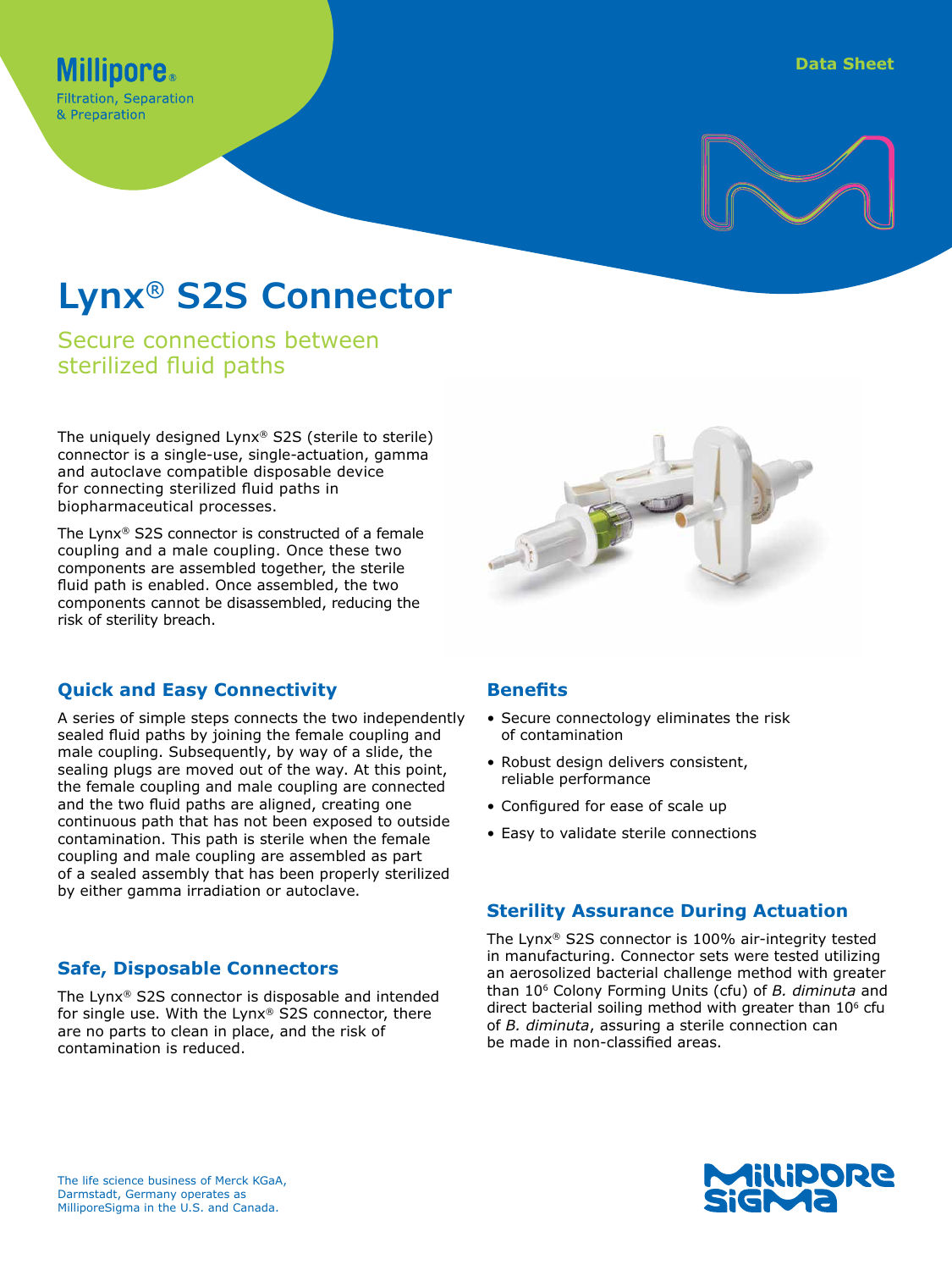## **No Special Capital Equipment Required**

Once gamma-irradiated or autoclaved, the Lynx® S2S couplings can be connected in either a classified or non-classified environment. The unique design of the S2S connector does not require a specialized clean room or equipment to ensure a sterile connection.

## **A Range of Configurations**

The Lynx® S2S connector facilitates connections between sterilized filters, tubing assemblies and process containers utilizing tubing diameters of  $\frac{1}{4}$  in. (6.4 mm),  $\frac{3}{8}$  in. (9.5 mm) and  $\frac{1}{2}$  in. (12.7 mm). It can be used in numerous upstream and downstream processes, for final fill and finish operations in classified or non-classified environment

## **Actuating the Lynx® S2S Connector Set**

#### **Step 1.**

Remove connector caps.



**Step 4.** Remove sleeve cover.



#### **Step 7.**

Push male coupling all the way into female coupling, until you hear a final click.



#### **Step 2.**

Align notches with pins and insert male coupling until you hear a click.



#### **Step 5.**

Push male coupling farther, until you hear a click.



**The Lynx**® **connector is ready for sterile fluid flow.**



#### **Step 3.**

Press thumb tab in and push slide until it stops.



**Step 6.** Push slide completely in.

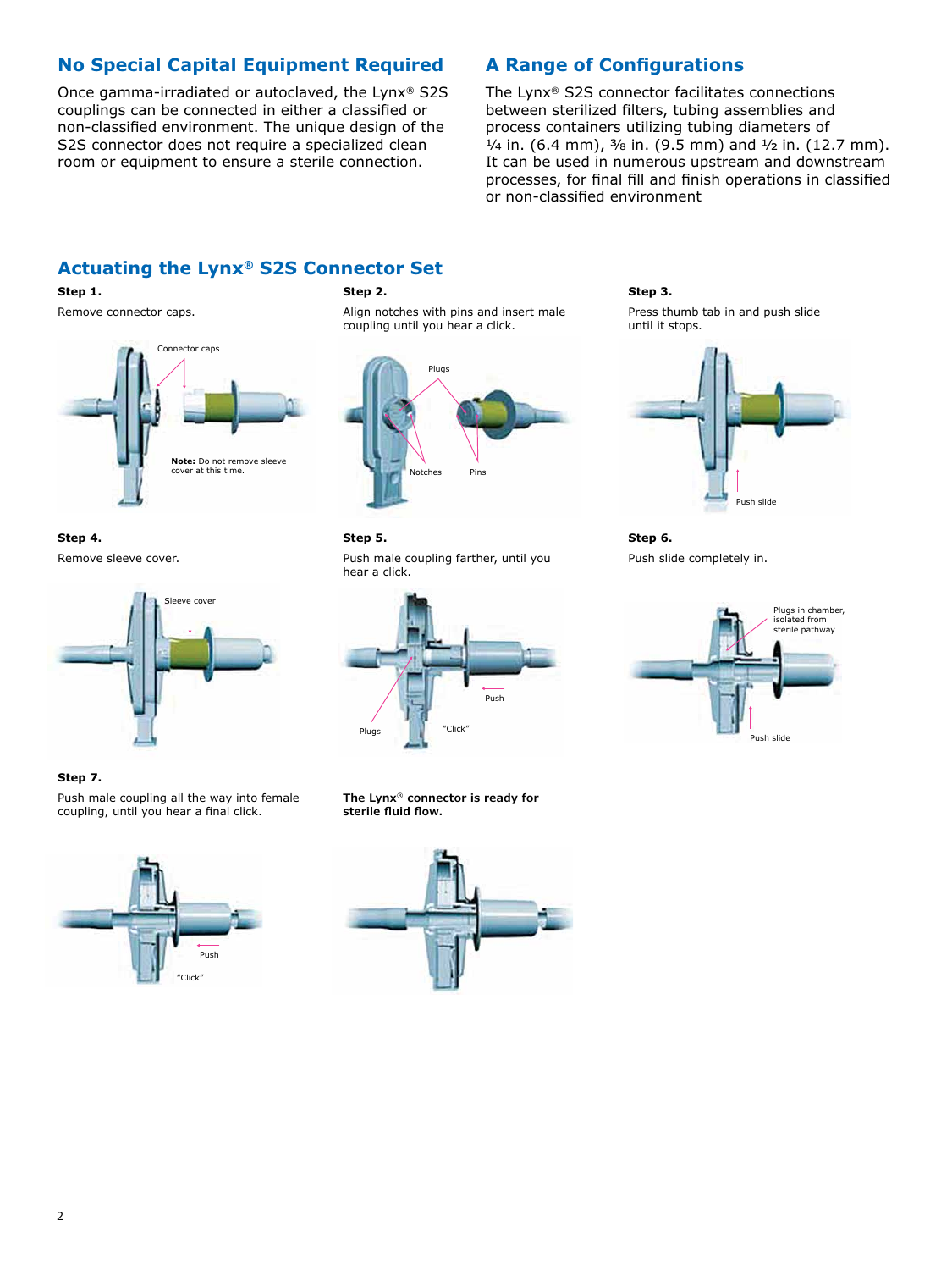

#### **Couplings Fully actuated Lynx® S2S connector**



## **Applications**

Ideally suited for a broad range of applications including sterile liquid transfer and microbiological sampling, the Lynx® S2S connector provides the optimum solution for making secure, safe connections between two sterilized single-use disposable assemblies.

#### **Sterile Liquid Transfer**

The Lynx® S2S connector can be integrated with assemblies that include single-use capsules, tubing, and flexible containers. Pre-sterilized by gamma irradiation or autoclave, these assemblies are ideal for a wide range of liquid transfer applications and are easily integrated into both the bulk production and final fill processes, ensuring the secure transfer of your valuable product.

#### **Microbiological Sampling**

Replace your current rubber septum or valve and bottle sampling techniques with a pre-sterilized single-use sampling system. A number of flexible sampling containers can be linked to each other via a Lynx® S2S connector, and the entire assembly can be sterilized by gamma irradiation or autoclave. This sterile connection to the sample point minimizes the risk of false positives.

For instance, bioreactor sampling at multiple sites requires a large investment in capital equipment, is labor intensive and open to the risk of contamination. By utilizing the Lynx® S2S connector for bioreactor sampling at multiple sites, the process is now secured, aseptic connections are eliminated and capital equipment costs and overhead labor are significantly reduced.

### **Single-Use Assemblies**

As part of the Mobius<sup>®</sup> flexible bioprocessing solution set, Lynx<sup>®</sup> S2S connectors are important components in ready-to-use, single-use assemblies, and deliver safe and robust connections for various unit operations within the biopharmaceutical industry.

When provided as part of sterilized disposable assemblies, the Lynx<sup>®</sup> S2S connector is attached to an assembly of filters, process containers, and/or tubing as required by the specific application.



The Lynx® S2S connector can connect to tubing assemblies of  $\frac{1}{4}$ ,  $\frac{3}{8}$  and  $\frac{1}{2}$  in. diameters.